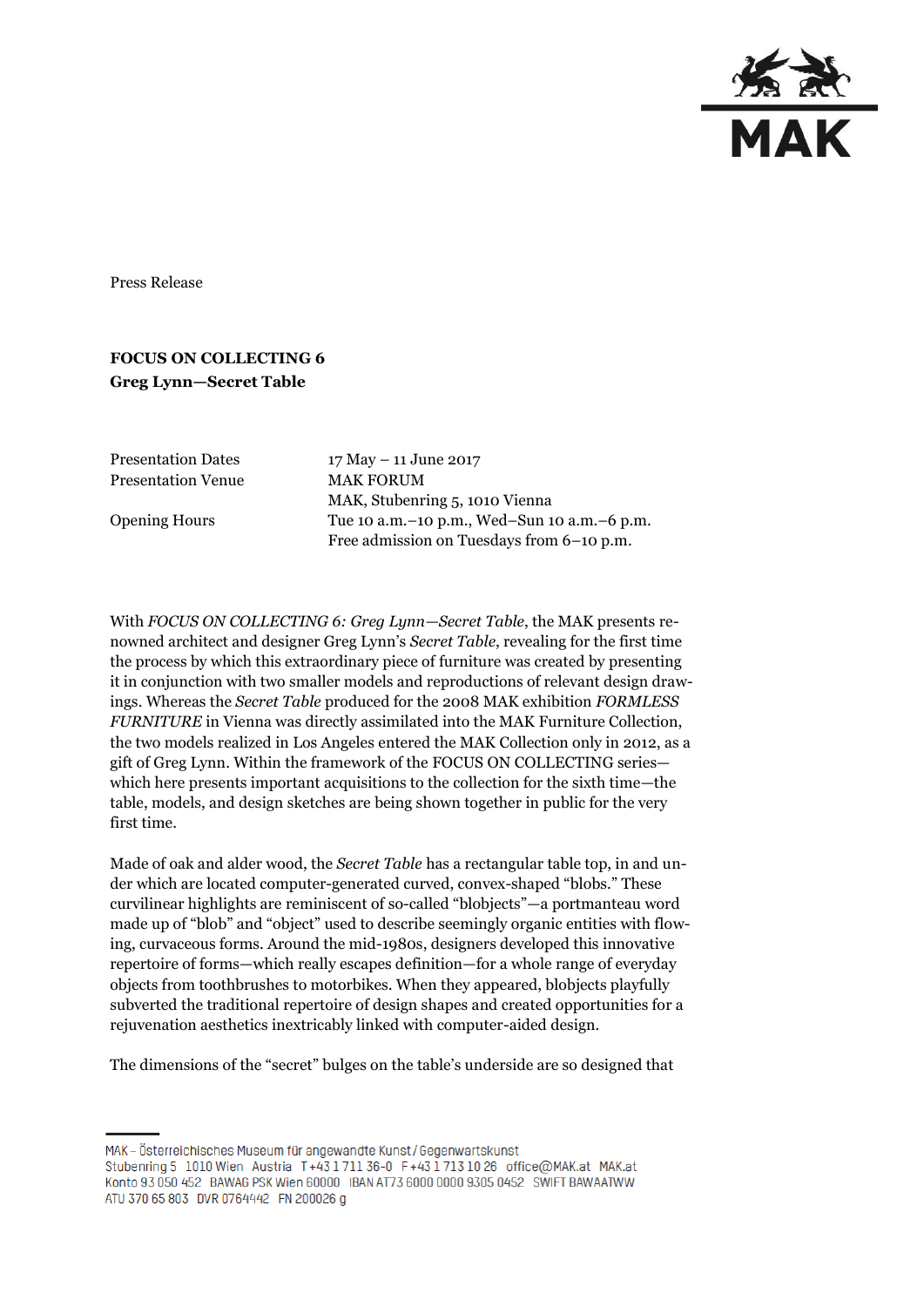

they function as "spatial pockets," concealing cavities let into the tabletop that can be closed off and used to store provisions or tableware. As architect and designer, Greg Lynn was an early pioneer in the systematic application of computers to create "methodical" deviations from customary patterns and stereotypes.

In his design process, Greg Lynn incorporates computational errors—usually automatically suppressed by programming functions—to develop forms not based on classic geometry, enabling him to integrate expansive "formless" convexities—socalled "blebs" or bubbles—into the surface continuities of his designs. According to Greg Lynn in a statement on the *Secret Table* dating from 2008: "The tension between formlessness and rigor, between shapelessness and symmetry, between amorphousness and precision is one that I have always been drawn to describe. *The formless* is only formless because of frustrated attempts to master and measure it."

Born in North Olmsted, Ohio, in 1964, since 1994 Greg Lynn has maintained his own studio, FORM, in Los Angeles. He currently teaches as Professor of Architecture at the University of Applied Arts Vienna, at the UCLA School of the Arts and Architecture in Los Angeles, and as guest professor at the Yale School of Architecture in New Haven, Connecticut. In 2008 Lynn won a Golden Lion at the Venice Architecture Biennale.

Photo material is available for download at MAK.at/press.